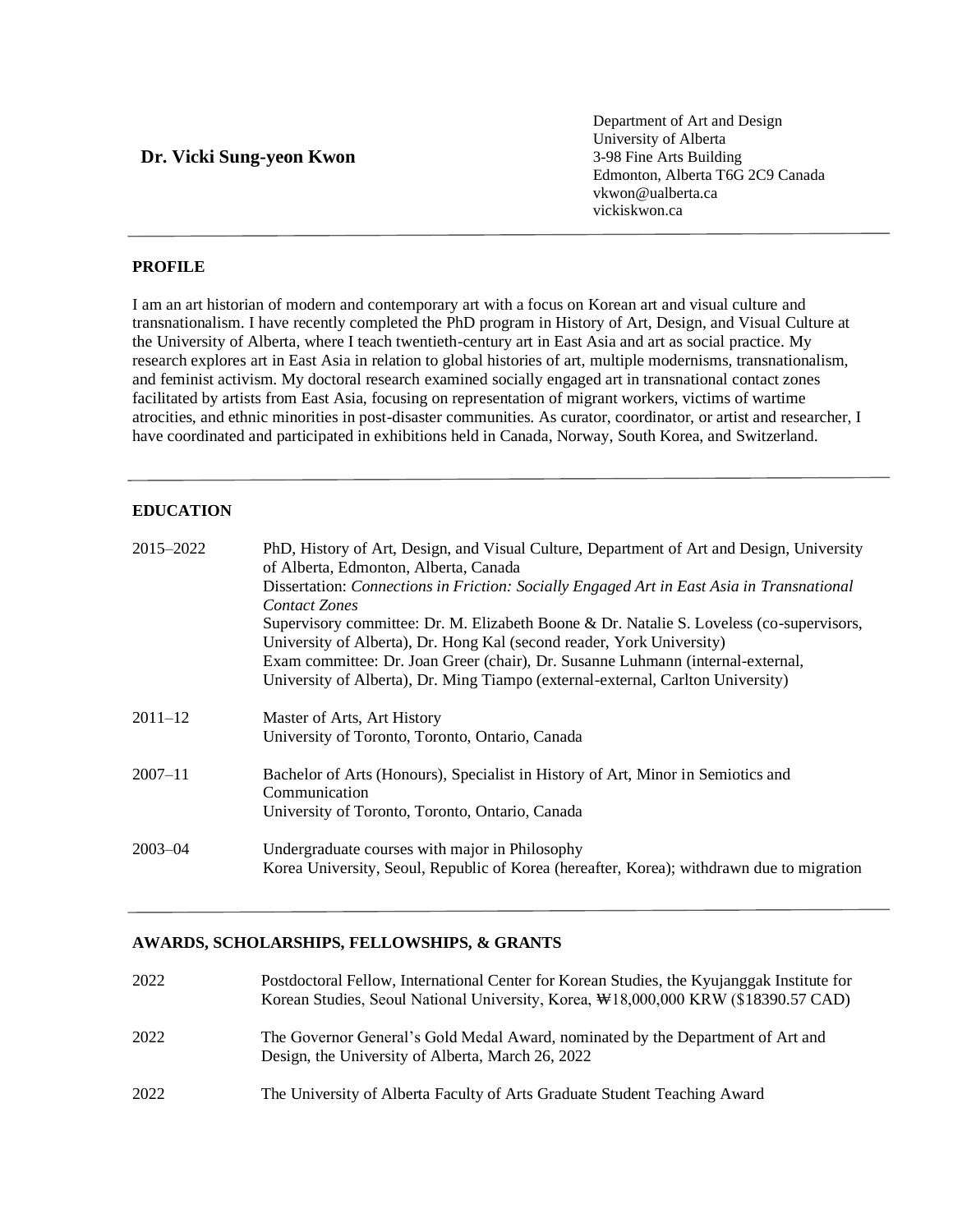| 2019-20     | Junior Fellowship, International Center for Korean Studies at the Kyujanggak Institute,<br>Seoul National University, Korea, \9,000,000 KRW (\$10,915 CAD)                                 |
|-------------|--------------------------------------------------------------------------------------------------------------------------------------------------------------------------------------------|
| 2019        | International Researchers Residency, The National Museum of Modern and Contemporary<br>Art, Seoul, Korea, \\$3,000,000 KRW (\$3,638 CAD) (2019)                                            |
| 2018        | Graduate Travel Award, Faculty of Research and Graduate Studies, University of Alberta,<br>Canada, \$1,500 CAD (2018) (all currency below is CAD unless noted otherwise)                   |
| $2017 - 19$ | Doctoral Fellowship, Social Sciences and Humanities Research Council of Canada<br>(SSHRC), \$40,000                                                                                        |
| 2017        | President's Doctoral Prize of Distinction, University of Alberta, Canada, \$20,000                                                                                                         |
| 2017        | Graduate Student Association Professional Development Award, University of Alberta,<br>Canada, \$500                                                                                       |
| 2016        | Queen Elizabeth II Graduate Scholarship, University of Alberta, Canada, \$7,500                                                                                                            |
| 2016        | Arts Council Korea Exhibition Project Grant for the exhibition Mass and Individual:<br>The Archive of the Guyanese Mass Games, \8,000,000 KRW (\$92,640 CAD; co-applicant<br>Won-seok Koh) |
| $2015 - 16$ | Queen Elizabeth II Graduate Scholarship, University of Alberta, Canada, \$15,000                                                                                                           |
| 2015        | Guest Researcher, Asia Culture Centre, Asian Culture Information Agency, Gwangju,<br>Korea, \$8,900 USD (\$11,900 CAD)                                                                     |
| 2015        | Art and Design Travel Grant, University of Alberta, Canada, \$800                                                                                                                          |
| 2015        | Graduate Student Association Professional Development Award, University of Alberta,<br>Canada, \$500                                                                                       |
| 2012        | University of Toronto Art Centre Award, University of Toronto, Canada, \$600                                                                                                               |
| 2011        | Victoria College Award, University of Toronto Undergraduate Scholarship, University of<br>Toronto, Canada, \$1,500                                                                         |
| 2011        | The John Hamilton Watson Award for Summer Abroad, University of Toronto, Canada,<br>\$2,000                                                                                                |
| 2011        | University of Toronto Art Centre Award, University of Toronto, Canada, \$600, June                                                                                                         |
| 2011        | University of Toronto Art Centre Award, University of Toronto, Canada, \$600, January                                                                                                      |
| 2010        | University of Toronto Art Centre Award, University of Toronto, Canada, \$600, June                                                                                                         |
|             |                                                                                                                                                                                            |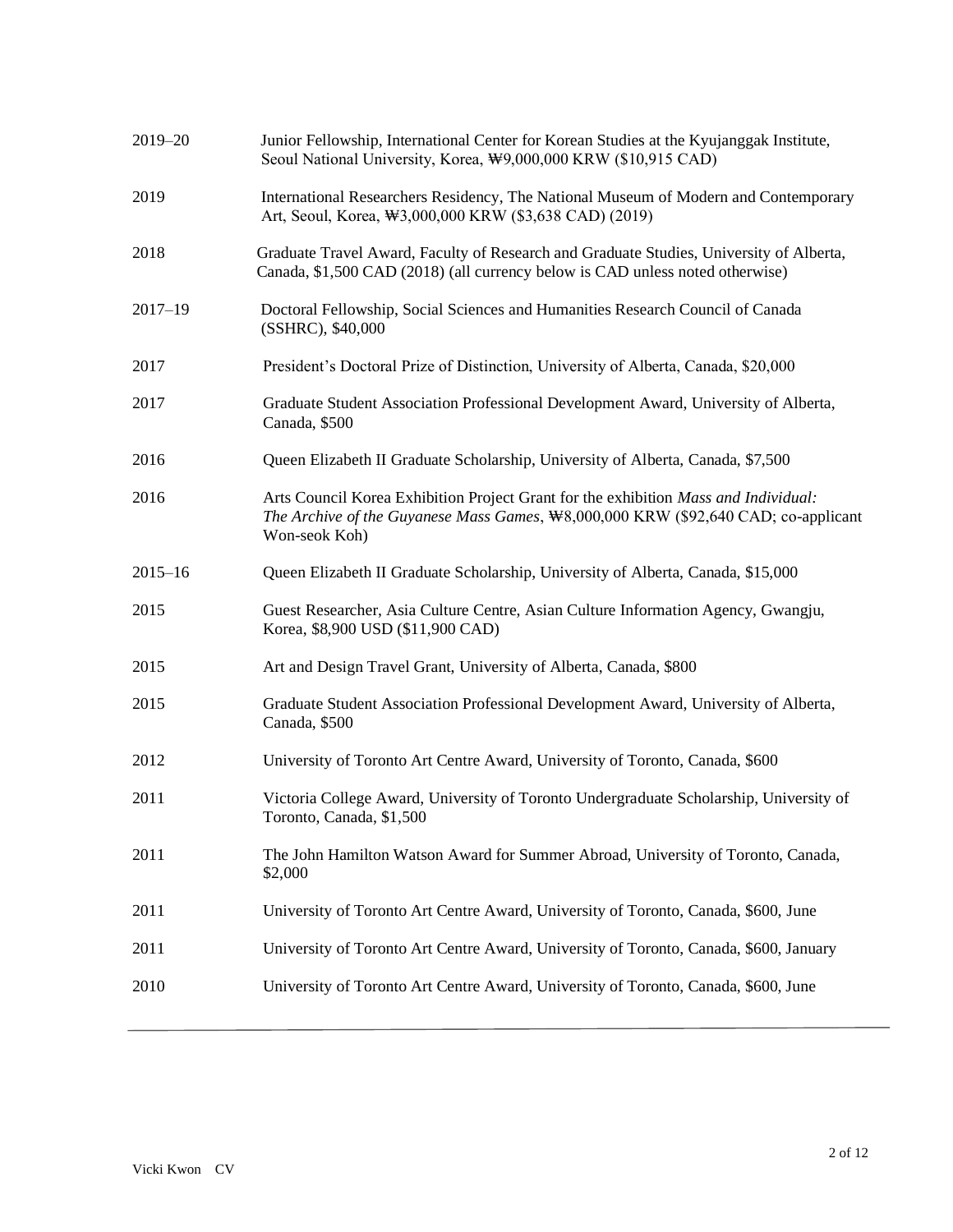## **PUBLICATIONS**

### JOURNAL ARTICLES (PEER-REVIEWED)

"Contested Memories, Precarious Apology: The Vietnam War in Contemporary Korean Art," *Asian Studies Review* (December 2020). [https://doi.org/10.1080/10357823.2020.1852176.](https://doi.org/10.1080/10357823.2020.1852176)

"Memories and Records: The Vaccine Archive," co-authored with Lathika Sritharan for a special issue "Immune-Nations: Research-Creational Responses to Vaccines in a Global Context," *Imaginations: Journal of Cross-Cultural Image Studies* 11, no. 2 (2020): 87–98[. http://dx.doi.org/10.17742/IMAGE.IN.11.2.6.](http://dx.doi.org/10.17742/IMAGE.IN.11.2.6)

"How Fear is Disseminated—Memories and Records: The Vaccine Archive," A special issue "Immune-Nations: Research-Creational Responses to Vaccines in a Global Context," *Imaginations: Journal of Cross-Cultural Image Studies* 11, no. 2 (2020): 259–279. [http://dx.doi.org/10.17742/IMAGE.IN.11.2.14.](http://dx.doi.org/10.17742/IMAGE.IN.11.2.14)

"Guyanese Mass Games: Spectacles That "Moulded" the Nation in a North Korean Way," *Inter-Asia Cultural Studies* 20, no. 2 (2019): 180–203. [https://doi.org/10.1080/14649373.2019.1613726.](https://doi.org/10.1080/14649373.2019.1613726)

"The Sonyŏsang Phenomenon: Nationalism and Feminism Surrounding the 'Comfort Women' Statue," A special issue "Social Changes and Visual Culture in Contemporary Korea," *Korean Studies* 43 (2019): 6–39. https://doi.org/10.1353/ks.2019.0006.

### EDITED EXHIBITION CATALOGUE (PEER-REVIEWED)

*Mass and Individual: The Archive of the Guyanese Mass Games*, an exhibition catalogue with essays, edited by Vicki Sung-yeon Kwon. Arko Art Centre, Seoul, Korea, October–November 2016 (Seoul: Samwon Printing, 2016) (funded by the Arts Council Korea, published in English and Korean).

### ESSAYS, REVIEWS, AND REPORTS (PEER-REVIEWED)

"The Vaccine Archive," an essay in the exhibition catalogue *Immune Nations*, exhibition held at McMaster Museum of Art, McMaster University, Hamilton, ON, September–December 2021, curated and edited by Natalie Loveless (Edmonton: University of Alberta Press, 2022).

"How Does Post-Minjung Speak for the Subalterns? On Mixrice's *Return* and IM Heung-soon's *Reborn II*," *The National Museum of Modern and Contemporary Art of Korea (MMCA) Residency 2019* (Seoul: MMCA, 2020), 181–200 (in English and Korean).

"The Guyanese Mass Games: Historical Background and Contemporary Meaning," a research paper in the exhibition catalogue *Mass and Individual: The Archive of the Guyanese Mass Games*, edited by Vicki Sungyeon Kwon, exhibition held at Arko Art Centre, Seoul, Korea, October–November 2016 (Seoul: Samwon Printing, 2016), 22–51 (in English and Korean).

"The Highlights of the Guyanese Mass Games Archive," catalogue entries in exhibition catalogue *Mass and Individual: The Archive of the Guyanese Mass Games*, edited by Vicki Sung-yeon Kwon, exhibition held at Arko Art Centre, Seoul, Korea, October–November 2016 (Samwon Printing: Seoul, 2016), 52–185 (in English and Korean).

"Polit-Sheer-Form (Beijing)," artist profile in the exhibition catalogue *Mass and Individual: The Archive of the Guyanese Mass Games*, edited by Vicki Sung-yeon Kwon, exhibition held at Arko Art Centre, Seoul, Korea, October–November 2016 (Seoul: Samwon Printing, 2016), 236–237 (in English and Korean).

"Aaron Veldstra—Our Anaerobic Future," *Canadian Art* 32, no. 3 (Winter 2015).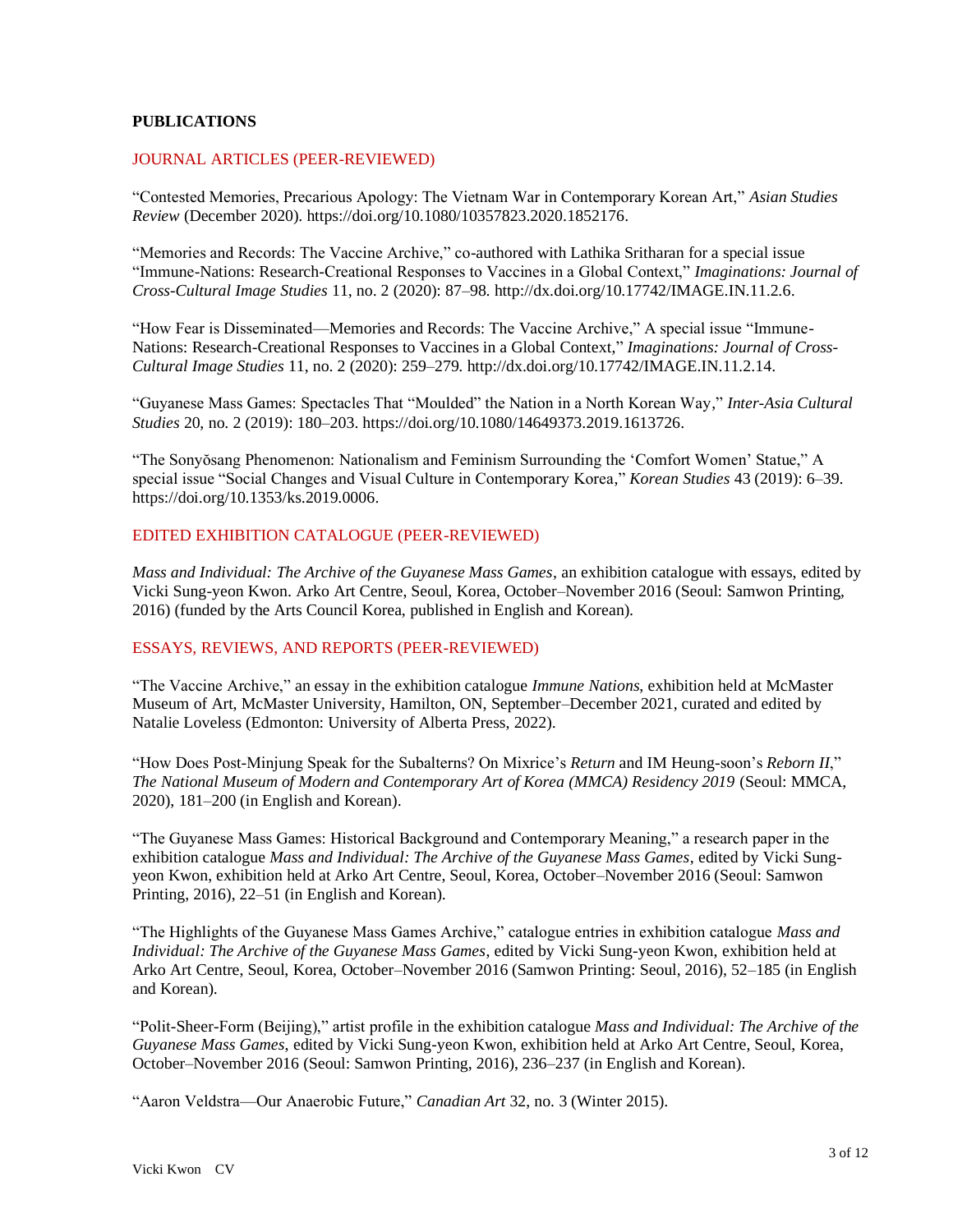## ESSAYS, REVIEWS, AND REPORTS (NON-PEER-REVIEWED)

"Archiving as a Method of Socially Engaged Art: About Hashtag (#) A's Witnessing, Documenting, and Empathy," invited advisor/reviewer for Gyeonggi Creation Center Artist-In-Residence Catalogue (Ansan, Korea: Gyeonggi Creation Center, 2021) (in English and Korean).

"Crossing Boundaries Surrounding the Korean War: Diana Yoo's Exhibition Across Boundaries" (in English and Korean), an essay in the exhibition catalogue, *Diana Yoo: Across Boundaries*, John B. Aird Gallery, Toronto, Canada (Toronto: John B. Aird Gallery, 2016), publication funded by Ontario Arts Council.

"Performance Art in Asia—Guyanese Mass Games: Preliminary Research and Archive collection," a 125-page research report including a CD of images and meta-database of the archival collection (printed in Korean), archived in the Library Park, Asia Culture Center, Gwangju, Korea (2015).

"Ontario Association of Art Galleries (OAAG) 2012 OAAG Awards Nomination and Jury Files," a 1006-page nominee database including a CD of images and video clips, archived in the Archives of Ontario, funded by Young Canada Works (2012).

"North Korean Images at Utopia's Edge," a research package for the exhibition *North Korean Images at Utopia's Edge*, held at the University of Toronto Art Centre, 18 January–19 March 2011. Funded by the University of Toronto Art Centre Award (2010).

"Her Name is Beatrice. My Name is Lara." *A.Centric: University of Toronto Student Voices on Art and Design* (September 2009).

### **TEACHING**

## PRINCIPAL INSTRUCTOR

| 2023 Winter             | HADVC 256: History of Art, Design, and Visual Culture in the Contemporary Era,<br>University of Alberta |  |
|-------------------------|---------------------------------------------------------------------------------------------------------|--|
| 2022 Fall               | HADVC 211: Introduction to Korean Art, University of Alberta                                            |  |
| 2021 Fall               | HADVC 211: Art as Social Practice, University of Alberta                                                |  |
| 2021 Summer             | HADVC 211: Art as Social Practice, University of Alberta                                                |  |
| 2020 Spring             | HADVC 211: Twentieth-Century Art in East Asia, University of Alberta                                    |  |
| 2018 Spring             | HADVC 211: Twentieth-Century Art in East Asia, University of Alberta                                    |  |
| 2017 Summer             | ARTH 211: Twentieth-Century Art in East Asia, University of Alberta                                     |  |
| <b>TEACHING SUPPORT</b> |                                                                                                         |  |
| 2020 Fall               | Online Course Designer, ANGL126: Exploring Writing Studies, University of Alberta                       |  |
|                         |                                                                                                         |  |

2020 Winter Online Course Designer, ANGL126: Exploring Writing Studies, University of Alberta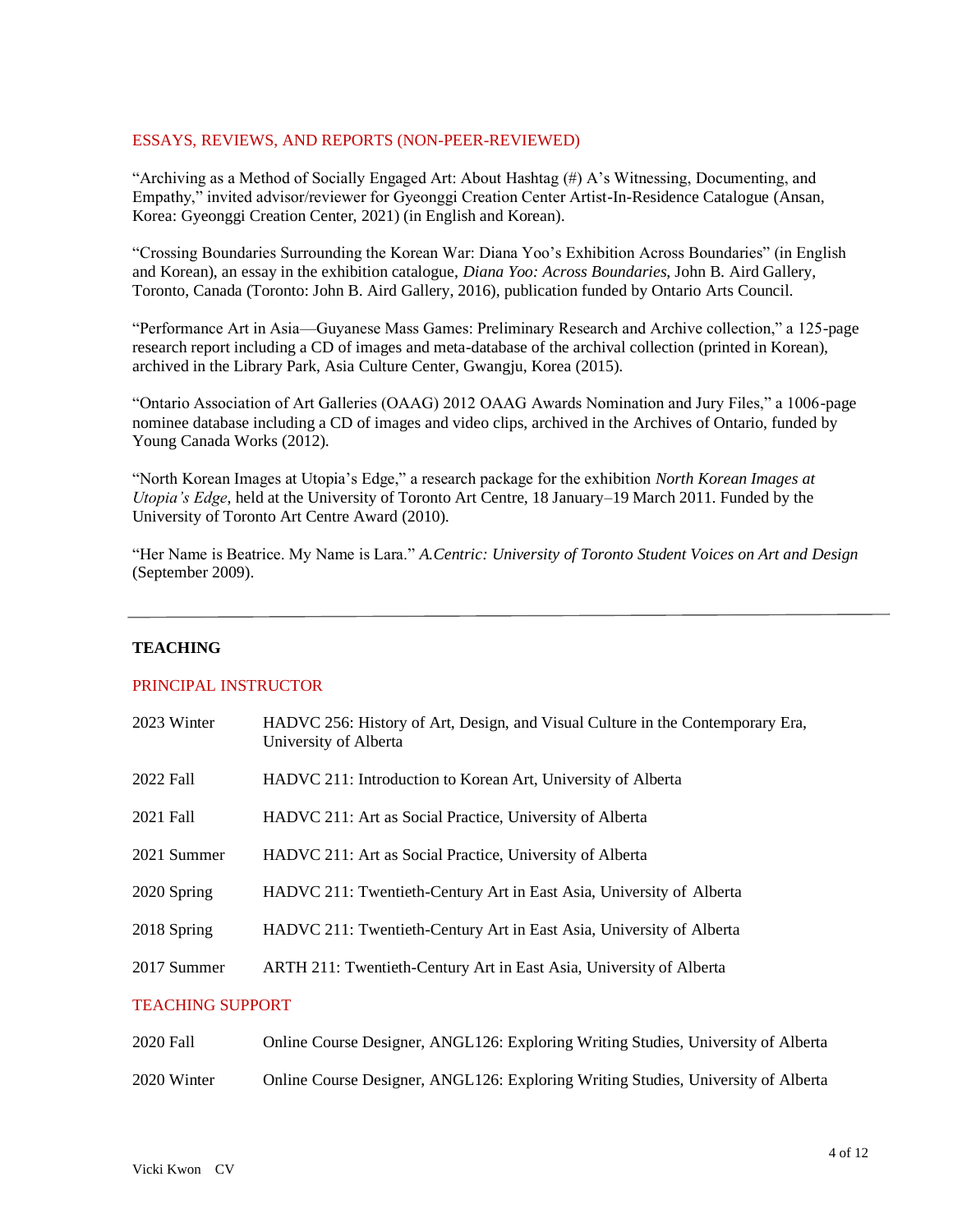| 2020 Fall   | Online Course Designer, HADVC 100: Introduction to the History of Art, Design, and<br>Visual Culture, University of Alberta |
|-------------|-----------------------------------------------------------------------------------------------------------------------------|
| 2016 Winter | Teaching Assistant, ART 246: 20th Century Art 1940–1975, University of Alberta                                              |
| 2012 Summer | Teaching Assistant, FAH 231: Baroque Art and Architecture, University of Toronto                                            |

### INVITED LECTURES

| 2022 | "Visual Art for Transnational Solidarity and Apology: <i>Pyeonghwaui Sonyeosang</i> and<br>Vietnam Pieta," invited lecture and conversation with the artists Kim Seo-kyung and<br>Kim Eun-sung, at York University, Toronto, ON, July 13 |
|------|------------------------------------------------------------------------------------------------------------------------------------------------------------------------------------------------------------------------------------------|
| 2022 | "Contested Memories, Precarious Apology: The Vietnam War in Contemporary Korean<br>Art," invited special lecture in Dr. Hong Kal's undergraduate course at York University,<br>Toronto, ON, April 2                                      |
| 2019 | "Guyanese Mass Games: North Korean Mass Games and the Caribbean Sun," invited<br>special lecture at The Association of the National Visual Culture Exchange, funded by<br>Korea Culture & Tourism Institute, Seoul, Korea, November 12   |
| 2019 | "Guyana Mass Games," invited special lecture at the Monthly Lecture Series, The Society<br>for Dance Documentation and History, The House of Artists, Arts Council Korea, Seoul,<br>Korea, October 19                                    |
| 2019 | "Elusive Memories, Precarious Apology: The Vietnam War in Contemporary Korean Art<br>and Visual Culture," lecture & seminar at the National Museum of Modern and<br>Contemporary Art, Seoul, Korea, June 13                              |
| 2017 | "Collaboration of North Korean and Guyanese Artists creating Mass Games in the 1980s,"<br>invited guest lecturer in Dr. Yonsun Ahn's undergraduate course at Goethe-Universität,<br>Frankfurt, Germany, July 31                          |
| 2016 | "Performance Art since 1970s," invited guest lecture in Dr. Kristen Hutchinson's<br>undergraduate course ARTH 246: 20th Century Art 1940-1975, University of Alberta,<br>Canada, March 29                                                |
| 2015 | "Art and Activism in East Asia," invited guest lecture in Dr. Natalie Loveless's<br>undergraduate course ARTH 256: Themes in Contemporary Art, University of Alberta,<br>Canada, November 06                                             |

# **CURATORIAL & RELATED WORK EXPERIENCE**

# CURRENT PROJECTS

- 2022–2023 Curator, *Conversation Works of Diasporic Korean Canadians* (tentative title), The Korean Cultural Centre Canada (KCC), Ottawa, ON (April 27–June 6, 2023). Co-curated with Dr. Hong Kal; participating artists: Jin-me Yoon, Diana Yoo, Yoon Jin Jung; Academic talk: Dr. Christine Kim (Simon Fraser University)
- 2020–Present Research Assistant, Just Powers, University of Alberta, Canada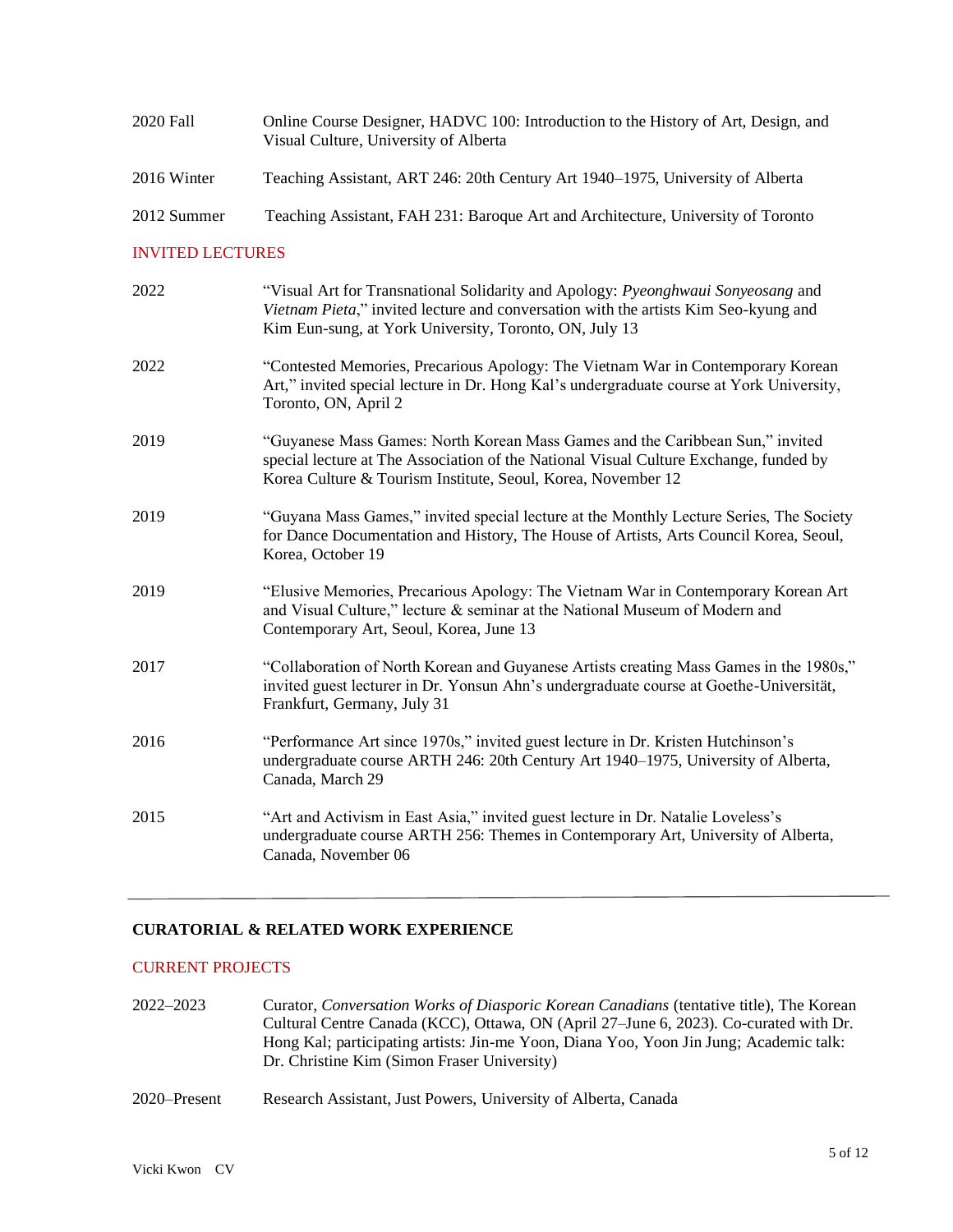- Managing the meta-database of iDoc (an intermedia documentary project that tracks energy-transition research, discussions, and developments in Alberta, Canada, and beyond) to be launched on the University of Alberta Aviary Platform (PI: Dr. Sheena Wilson)
- Assisted with a group exhibition, *Speculative Energy Futures*, curated by Dr Natalie Loveless and participated by 10 interdisciplinary teams of artists, academics, and activists, to be displayed at the UN Climate Change Conference (COP26) (PIs: Dr. Sheena Wilson and Dr. Natalie Loveless) https://www.justpowers.ca/

## PAST PROJECTS (SELECTED)

| 2015–2022 | Project Manager, Immune Nations: Uniting Art, Evidence, and Advocacy<br>Managed all aspects of administration, budgeting, communication, logistics, event<br>planning, and promotion for 3 workshops, 3 exhibitions, and 2 publications for the<br>exhibition Immune Nations, held at Galerie KiT, Trondheim Academy of Fine Art,<br>Trondheim, Norway (2017/03); UNAIDS headquarters, Geneva, Switzerland (2017/05–<br>06); and McMaster Museum of Art, McMaster University, Hamilton ON, Canada<br>(2021/09-12), http://www.immunenations.com/<br>Organized a joint opening reception with the 10th International Conference on Global<br>$\bullet$<br>Health and Vaccination Research (GLOBVAC), Trondheim, and a joint opening<br>reception with the 2017 World Health Assembly at UNAIDS, Geneva<br>The exhibition featured collaborative artworks by artists, vaccine scholars, and global<br>$\bullet$<br>advocacy specialists, created through 3.5 years of interdisciplinary collaboration to<br>explore opportunities for uniting evidence, art, and advocacy as a strategy for<br>improving global health decision making—in particular, vaccination (PIs: Dr. Steven J.<br>Hoffman, Global Strategy Lab, Faculty of Law, York University, Canada; Dr. Natalie<br>S. Loveless and Prof. Sean Caulfield, Art and Design, University of Alberta, Canada)<br>Assisted with editing the exhibition catalogue <i>Immune Nations</i> (2022) and the special<br>$\bullet$<br>issue "Immune-Nations: Research-Creational Responses to Vaccines in a Global<br>Context," Imaginations: Journal of Cross-Cultural Image Studies 11,<br>http://imaginations.glendon.yorku.ca/?p=13278 |
|-----------|---------------------------------------------------------------------------------------------------------------------------------------------------------------------------------------------------------------------------------------------------------------------------------------------------------------------------------------------------------------------------------------------------------------------------------------------------------------------------------------------------------------------------------------------------------------------------------------------------------------------------------------------------------------------------------------------------------------------------------------------------------------------------------------------------------------------------------------------------------------------------------------------------------------------------------------------------------------------------------------------------------------------------------------------------------------------------------------------------------------------------------------------------------------------------------------------------------------------------------------------------------------------------------------------------------------------------------------------------------------------------------------------------------------------------------------------------------------------------------------------------------------------------------------------------------------------------------------------------------------------------------------------------------------------------------------|
| 2021      | Artist, "Travelling Memories: The Vaccine Archive," a research-creation project using an<br>archive collection of vaccines displayed at the exhibition Immune Nations, McMaster<br>Museum of Art, McMaster University, Hamilton ON, Canada, September 14–December 10<br>http://www.immunenations.com/the-vaccine-archive.html                                                                                                                                                                                                                                                                                                                                                                                                                                                                                                                                                                                                                                                                                                                                                                                                                                                                                                                                                                                                                                                                                                                                                                                                                                                                                                                                                         |
| 2018      | Curator, Designing Connection in Friction, Harcourt House Artist Run Centre, Main<br>Gallery, Edmonton AB, Canada, September 20-30<br>http://harcourthouse.ab.ca/designing-connection-in-friction/                                                                                                                                                                                                                                                                                                                                                                                                                                                                                                                                                                                                                                                                                                                                                                                                                                                                                                                                                                                                                                                                                                                                                                                                                                                                                                                                                                                                                                                                                    |
| 2017      | Artist, "The Vaccine Archives: Memories and Records," a research-creation project using<br>an archive collection of vaccines and artist prints displayed at the exhibition, Immune<br>Nations, UNAIDS headquarters, Geneva, Switzerland, May 23-June 30                                                                                                                                                                                                                                                                                                                                                                                                                                                                                                                                                                                                                                                                                                                                                                                                                                                                                                                                                                                                                                                                                                                                                                                                                                                                                                                                                                                                                               |
| 2017      | Artist, "The Vaccine Archives: Memories and Records," at the exhibition Immune Nations,<br>Galerie KiT, Trondheim Academy of Fine Art, Trondheim, Norway, March 13-24                                                                                                                                                                                                                                                                                                                                                                                                                                                                                                                                                                                                                                                                                                                                                                                                                                                                                                                                                                                                                                                                                                                                                                                                                                                                                                                                                                                                                                                                                                                 |
| 2016      | Curator, Mass and Individual: The Archive of the Guyanese Mass Games, Arko Art Centre,<br>Seoul, Korea, co-curated by Vicki Sung-yeon Kwon and Wonseok Koh, October 21-<br>November 27. The exhibition garnered the largest of the 2016 Arts Council Korea visual art<br>exhibition grants, \80,000,000 KRW (\$92,640 CAD)                                                                                                                                                                                                                                                                                                                                                                                                                                                                                                                                                                                                                                                                                                                                                                                                                                                                                                                                                                                                                                                                                                                                                                                                                                                                                                                                                            |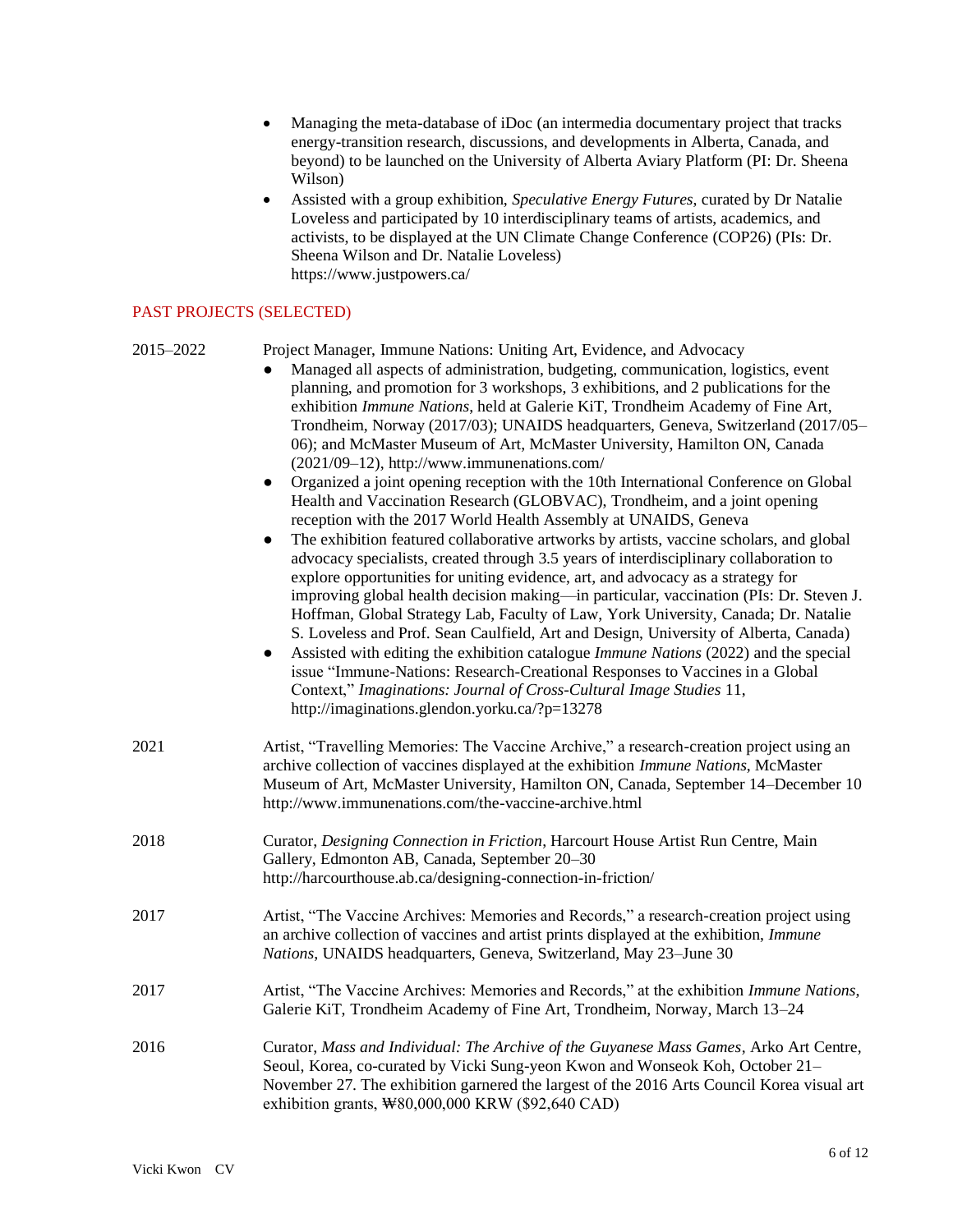| 2016                      | Curator, Mass Games: Nation-Building Spectacles in Postcolonial Guyana and North<br>Korea, Rutherford Library South Atrium, University of Alberta, Edmonton AB, Canada<br>April 15-June 24                                                                                                                                                                                                                                                                                                                                                                                                                                                                                                                                                                                                         |
|---------------------------|----------------------------------------------------------------------------------------------------------------------------------------------------------------------------------------------------------------------------------------------------------------------------------------------------------------------------------------------------------------------------------------------------------------------------------------------------------------------------------------------------------------------------------------------------------------------------------------------------------------------------------------------------------------------------------------------------------------------------------------------------------------------------------------------------|
| 2016                      | Juror and Curatorial Coordinator, Between Among and Away, dc3 Art Projects, Edmonton<br>AB, Canada, April 22-30                                                                                                                                                                                                                                                                                                                                                                                                                                                                                                                                                                                                                                                                                    |
| $2015 - 16$               | Research Assistant, "Maternal Ecologies: An Auto-ethnographic and Artistic Exploration of<br>Contemporary Motherhood," funded by the SSHRC Connection Grant<br>Assisted with coordinating a three-day colloquium, "Mapping the Maternal: Art, Ethics,<br>and the Anthropocene," held at the University of Alberta, Art Gallery of Alberta,<br>Garneau Theatre, and Remedy Café, all Edmonton AB, Canada (PI: Dr. Natalie<br>Loveless, Art and Design, University of Alberta, May 12–14, 2016<br>http://newmaternalisms.ca/colloquium-overview/<br>Assisted with curating the exhibition, New Maternalism: Redux, curated by Dr. Natalie<br>$\bullet$<br>S. Loveless, FAB Gallery, University of Alberta, Edmonton AB, Canada May 12-June<br>4, http://newmaternalisms.ca/2016-exhibition-overview/ |
| $2013 - 14$               | Program Committee, "Conversations with Curators," University of Toronto Art Centre,<br>Toronto, ON<br>Initiated, coordinated, and moderated a monthly series of lively discussions between<br>$\bullet$<br>senior curators and emerging curators                                                                                                                                                                                                                                                                                                                                                                                                                                                                                                                                                   |
| 2011                      | Performer, The Art Game, a performative site-specific installation by the Toronto-based<br>artist Kent Monkman, Art Toronto 2011: Toronto International Art Fair, Metro Toronto<br>Convention Centre, October                                                                                                                                                                                                                                                                                                                                                                                                                                                                                                                                                                                      |
| $2010 - 11$               | Intern, researched for exhibitions North Korean Images at Utopia's Edge and Traffic:<br>Conceptual Art in Canada c. 1965 to 1980, University of Toronto Art Centre, Toronto ON                                                                                                                                                                                                                                                                                                                                                                                                                                                                                                                                                                                                                     |
| 2009                      | Performer, The Simpson Trivial Challenge, a performative happening event by the Toronto-<br>based artist Les Peterson, Lennox Contemporary, Toronto ON, September                                                                                                                                                                                                                                                                                                                                                                                                                                                                                                                                                                                                                                  |
| PAST POSITIONS (SELECTED) |                                                                                                                                                                                                                                                                                                                                                                                                                                                                                                                                                                                                                                                                                                                                                                                                    |
| $2013 - 14$               | Enrolment Advisor, Office of the Registrar, Humber College Institute of Technology &<br>Advanced Learning, Toronto ON                                                                                                                                                                                                                                                                                                                                                                                                                                                                                                                                                                                                                                                                              |

- 2012–14 Gallery Assistant, Stephen Bulger Gallery/Camera Bar and Cinema, Toronto ON
- 2009–13 Gallery Assistant (lead), University of Toronto Art Centre, Toronto ON
- 2012 Program Assistant, Ontario Association of Art Galleries (OAAG), Toronto ON
- 2009 Promotion Assistant, Energy Gallery, Toronto ON
- 2009 Administrative Assistant, Lennox Contemporary, Toronto ON

# **REFEREED CONFERENCE PRESENTATIONS**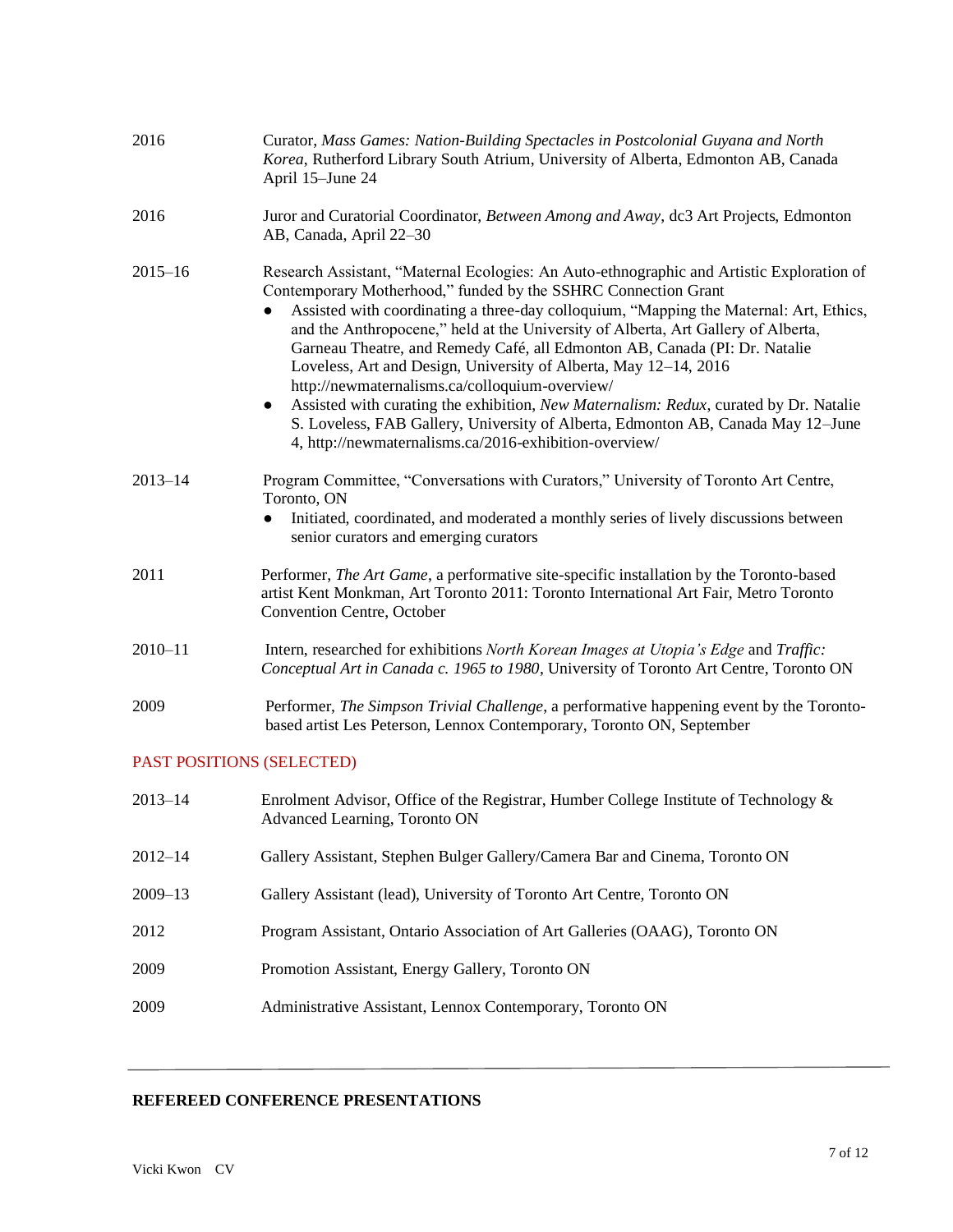| 2022 | "Mass Games: Spectacles of Decolonizing Guyana in a North Korean Way" paper to be<br>presented in the panel "Transnational Perspectives on North Korea and Latin America," at<br>the 2022 Association for Asian Studies Annual Conference, Hawaii, March 21-24                                                                        |
|------|---------------------------------------------------------------------------------------------------------------------------------------------------------------------------------------------------------------------------------------------------------------------------------------------------------------------------------------|
| 2021 | "Collaboration, Allies, and Accomplices: Mixrice's Return (2006) and Post-Minjung in<br>Korean Art," paper presentation in the panel "Complicated Politics in Contexts:<br>Participation in Art in Asia," at Universities Art Association of Canada (UAAC)<br>Conference, online, Canada, October 20-23                               |
| 2020 | "Contested Memories, Precarious Apology: The Vietnam War in contemporary South<br>Korean art," paper presentation in the panel "Visualizing Contested Memories of Wars and<br>Desire for Peace in East Asia," at AAS-in-Asia 2020, Kobe International Conference<br>Center, Kobe, Japan, September 03                                 |
| 2020 | Invited discussant for Dr. Youn Bo-young's presentation "North Korean Citizens' Leisure<br>Space: Games and Amusement Facilities," in the symposium North Korean Cities and<br>Hybridity of Space, Institute for North Korean Studies, Dongguk University, Seoul, Korea,<br>June 26                                                   |
| 2019 | "Elusive Memories and Precarious Apology: The Vietnam War in IM Heung-soon's Art,"<br>invited panellist presentation at the Korea-Japan Memory Workshop "East Asia as a Space<br>of Global Memory: Representation and Performativity," Seogang University Centre for<br>Critical Global Studies Institute, Seoul, Korea, September 21 |
| 2019 | "Precarious Apology: KIM Seokyung and KIM Eunsung's Vietnam Pieta," paper<br>presentation at the Korean Society of Journalism & Communication Studies Conference,<br>Asia Culture Center, Gwangju, Korea, May 18                                                                                                                      |
| 2018 | Reversing the Route of Labour Migration: Mixrice's Return, 2006," paper presentation at<br>Identity and Transnational Mobility In and Out of Korea, international conference at<br>Goethe-Universität, Frankfurt, Germany, February 22-23                                                                                             |
| 2017 | "Statue of 'Comfort Women' of Peace: Public Art Between Art and Politics," paper<br>presentation at 2017 Association for Asian Studies Annual Conference, Toronto ON,<br>Canada, March 17                                                                                                                                             |
| 2016 | "Uniforms of the Women's Militia Performance in the 2009 National Day Parade: The New<br>Ideal Women of China in the Transnational Flow of Pop Culture in East Asia," paper<br>presentation at the Dressing Global Bodies Conference, University of Alberta, Edmonton<br>AB, Canada, July 09                                          |
| 2015 | "Mass Games: Spectacles of Decolonizing Guyana," paper presented at the annual Centre<br>for Latin American and the Caribbean Studies Graduate Students Conference, York<br>University, Toronto ON, Canada, March 11                                                                                                                  |
| 2015 | "Mass Games: State Art or Public Labour?" paper presented at the annual conference of the<br>UAAC, Halifax NS, Canada, November 05                                                                                                                                                                                                    |
| 2015 | "Curating the Mass Games: The Collaborative Artmaking by North Korean and Guyanese<br>Artists in the 1980s and the Art Conservation in the Third World Now," paper presented at<br>the biannual conference of the Association for the Study of the Arts of the Present,<br>Greenville SC, United States, September 26                 |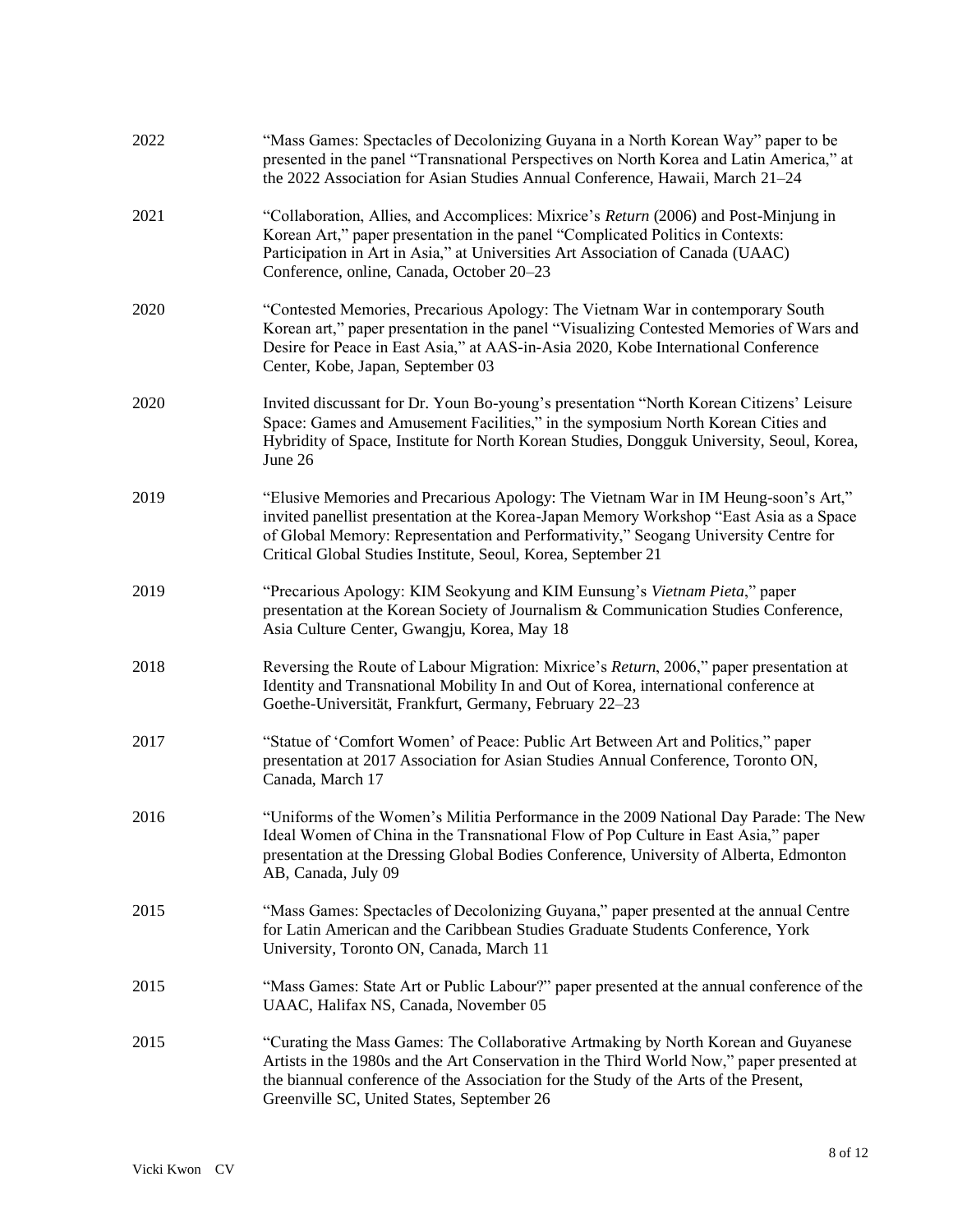### **NON-REFEREED CONTRIBUTIONS**

## PANELS ORGANIZED AND CHAIRED

| 2016             | "Round Table: Shake That Mass Games! II," interdisciplinary panel discussion organized<br>and chaired by Vicki Sung-yeon Kwon, Arko Art Center, Seoul, South Korea, November 4                                                                                                                                         |
|------------------|------------------------------------------------------------------------------------------------------------------------------------------------------------------------------------------------------------------------------------------------------------------------------------------------------------------------|
| 2016             | "The Guyanese Mass Games Archive: Now and Here" Curatorial talk, Arko Art Center,<br>Seoul, South Korea, October 26                                                                                                                                                                                                    |
| 2016             | "Shake Your Mass Games!" one-day workshop and interdisciplinary panel discussion<br>organized by Vicki Sung-yeon Kwon, Rutherford Library South Atrium, University of<br>Alberta, Edmonton AB Canada, April 15-24                                                                                                      |
| <b>WORKSHOPS</b> |                                                                                                                                                                                                                                                                                                                        |
| 2019             | "The Battle of Memories and Apologies: IM Heung-soon's This War and Kim Seokyung<br>and Kim Eunsung's Vietnam Pieta," paper presentation in the workshop The Living Past:<br>Disaster, Trauma, and Visual Culture in East Asia, York University, Toronto ON, funded by<br>the Academy of Korean Studies, March 24      |
| 2018             | "Collaboration, hybridization, and localization: Guyanese Mass Games Created through<br>Collaboration between North Korean and Guyanese Artists, 1980–1992," presentation in the<br>writing workshop Inter-Asia Beyond Asia, Simon Fraser University, Vancouver, BC,<br>funded by SSHRC Connection Grant, September 22 |
| 2018             | "Arts of the Joseon Dynasty," The 2018 Korean Art Workshop for Doctoral Students, Seoul<br>and Andong, Korea, funded by The Korea Foundation, July 15-22                                                                                                                                                               |
| 2017             | "Statue of Comfort Women of Peace: Public Art Between Art and Politics," paper<br>presentation in the workshop The Return of the Social in the Contemporary Visual Culture<br>in Korea, York University, Toronto ON, March 20                                                                                          |
| <b>COLLOQUIA</b> |                                                                                                                                                                                                                                                                                                                        |
| 2018             | "Making Contact: Public Encounters in Participatory Art in Contact Zones," presentation at<br>ARTiculation (Art and Design Graduate Student Speaker Series), University of Alberta,<br>Edmonton AB Canada, March 27                                                                                                    |
| 2015             | "Shake Your Mass Games!" presentation at Art & Design Research Celebration, University<br>of Alberta, Edmonton AB Canada, November 27                                                                                                                                                                                  |
| 2015             | "Performance Art in Asia-Guyanese Mass Games: Preliminary Research and Archive<br>collection," presentation at the Asia Culture Centre, Gwangju, Korea, May 19                                                                                                                                                         |
|                  |                                                                                                                                                                                                                                                                                                                        |

# **INTERVIEWS, PRESS, AND REVIEWS ON ART AND CURATORIAL PROJECTS**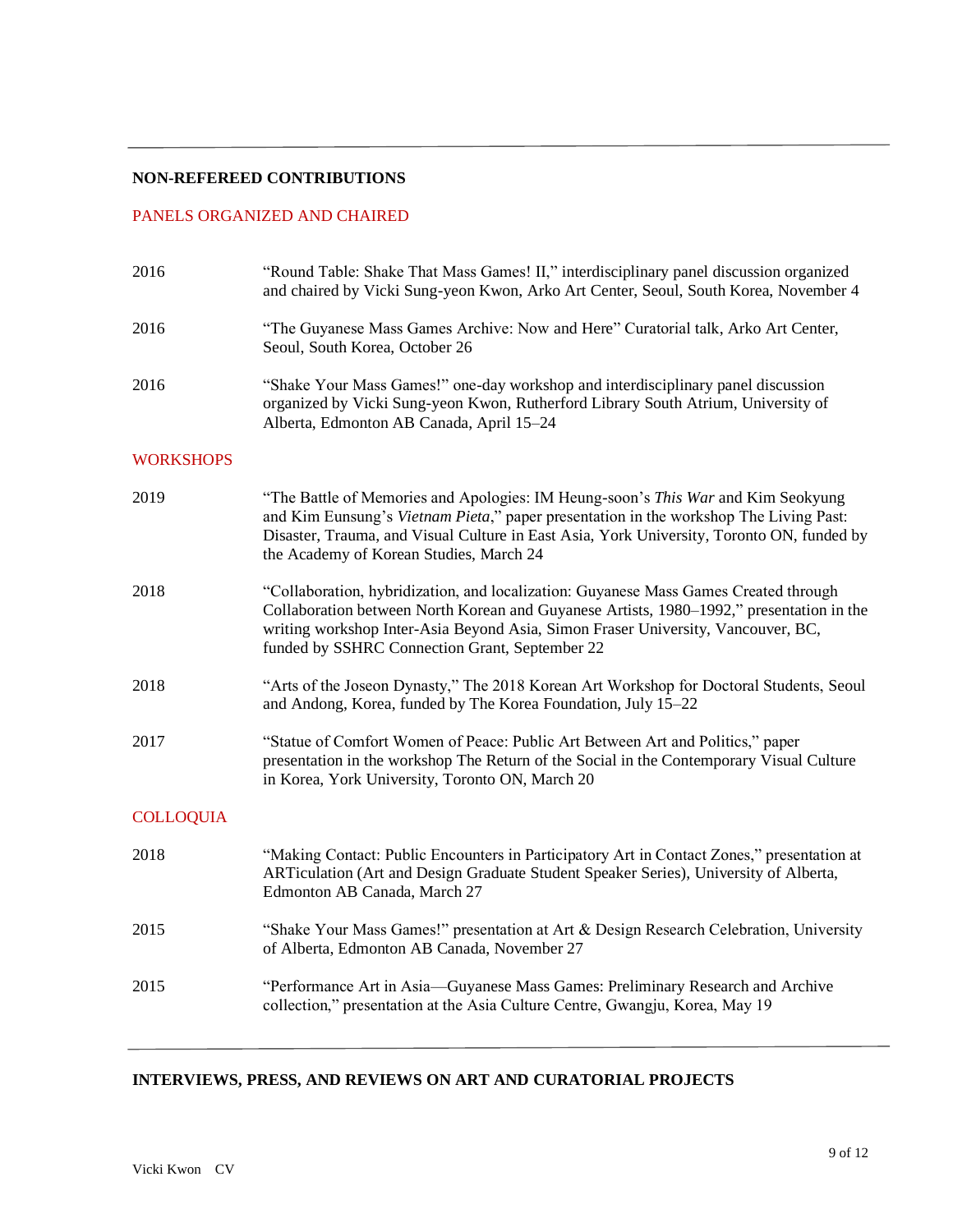### **Immune Nations (Selected)**

- Subin Park, "Immune Nations: Understanding Vaccination Through An Interdisciplinary Lens," *The Silhouette*, September 30, 2021, [Link.](https://www.thesil.ca/immune-nations-understanding-vaccination-through-an-interdisciplinary-lens)
- Anna Lisa Bonfranceschi, "Immune Nations, la mostra che racconta i vaccini" [Immune Nations, the exhibition that tells the story of vaccines], *La Repubblica*, July 1, 2017.
- Erik Einsiedel, "Understanding Global Vaccination through Art," *Curious Arts*, June 13, 2017.
- Annemarie Hou, "Immune Nations at the United Nations," *UN Special: The Official Magazine of International Civil Servants* (May 2017), 22.
- "Immune Nations," Announcement on *Art & Education*, March 21, 2017.
- Alexis Kienlen, "Research and Artists Collaborate to Bring a Fresh Voice to Public Debates on Vaccination." *University Affairs / Affaires universitaires*, August 1, 2017.
- "On View: 'Immune Nations' at Galleri KiT, Norway," *SciArt Magazine*, March 21, 2017, [Link.](https://www.sciartmagazine.com/blog/on-view-immune-nations-at-galleri-kit-norway)
- Leah Sandals, "The Art of Vaccination," *Canadian Art*, May 25, 2017[, Link.](http://canadianart.ca/features/the-art-of-vaccination/)
- James Smith, "Exhibition: The Art of Immunisation," *The Lancet* 389 (June 17, 2017): 2367.

#### **Mass and Individual: The Archive of The Guyanese Mass Games (Selected)**

- Ye-ji Yun, "North Korean Mass Games in Guyana?" *Ministry of Unification of Republic of Korea Official Blog*, April 16, 2020 (In Korean) [Link.](https://m.blog.naver.com/PostView.naver?isHttpsRedirect=true&blogId=gounikorea&logNo=221910970452)
- Gye Ri Park, "Guyana Fascinated by North Korean Mass Games," *North Korean Art and Division Art: Division Within Us Seen Through Art* (Seoul: Artbooks, 2019), 309–314 (In Korean).
- Gye Ri Park, "Guyana in the Caribbean and Latin America Fascinated by Mass Games," *Unikorea21*, January 2017 (In Korean), [Link.](http://unikorea21.com/?p=13279)
- "Mass and Individual: The Archive of The Guyanese Mass Games—Meet the History of the Other Side of the Earth and Us Today," *Art Council Korea Official Blog*, October 25, 2016 (In Korean), [Link.](https://m.blog.naver.com/PostView.naver?isHttpsRedirect=true&blogId=jump_arko&logNo=220844855508)
- "Arko Art Center Showcases Korean and Guyanese Mass Games," *Artinfo*, October 22, 2016.
- "Mass and Individual: The Archive of The Guyanese Mass Games," *Artbaba*, October 21, 2016.

### **MANUSCRIPTS REVIEWED AND REFEREED**

- 2021 1 manuscript for *Verge: Studies in Global Asias*
- 2020 1 manuscript for *Studies in Theatre and Performance*
- 2019 1 manuscript for *Asian Studies Review*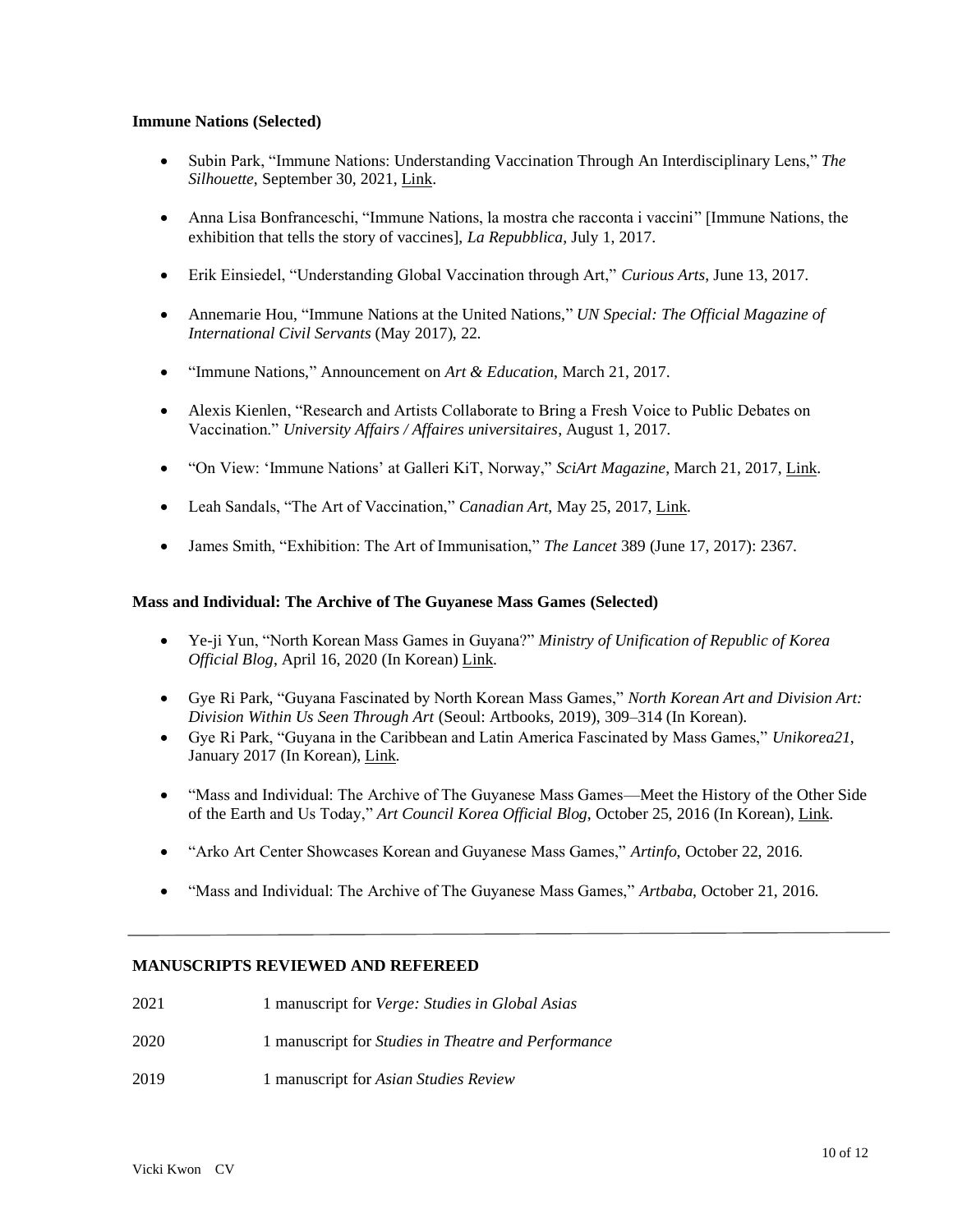## **ACADEMIC TRANSLATION (FROM KOREAN TO ENGLISH)**

| 2021 | Translated 3 articles for Korean Art 1900-2020, edited by the National Museum of Modern<br>and Contemporary Art (MMCA) (Seoul: MMCA & Paju: Open Books, forthcoming).                                                                                                                                                      |
|------|----------------------------------------------------------------------------------------------------------------------------------------------------------------------------------------------------------------------------------------------------------------------------------------------------------------------------|
| 2021 | Translated articles and interviews for the edited volume Publication as a Method, edited by<br>Helen Jungyeon Ku and Kyung-yong Lim (Seoul: Mediabus & Eindhoven: Onomatopee,<br>forthcoming).                                                                                                                             |
| 2020 | Translated an article, Hyo-jin Shim, "Educational Practice for the Next Generation's<br>Museum Experience: A Case Study of The National Museum of Modern and Contemporary<br>Art of Korea (MMCA) 2019 Youth Special Workshop," in What Do Museums Change?<br>edited by MMCA (Seoul: MMCA, 2020), 111-126.                  |
| 2019 | Translated an article, Seo Dongjin, "Can the Biennale of the Global South Be a New<br>International of Tricontinental Art Practices?" for The Transnational Museum, edited by<br>Helen Jungyeon Ku (Seoul: MMCA, 2019), 66–91.                                                                                             |
| 2019 | Translated an article, Hang Kim, "Represent the Unrepresentable, Simultaneously, Let It<br>Be, Please. —Notes on Park Chan-kyung's Ethnical Incompetence and Political Nature," in<br>Kim Hang et al. Red Asia Complex: MMCA Artists Studies 2 Park Chan-kyong (Seoul:<br>MMCA & Hyunshil Publishing Inc., 2019), 115–138. |
| 2018 | Interpreter for an international guest lecture by Mahbub Alam, "Mingle in for<br>Communication and Friendship," York Centre for Asian Research, York University,<br>Toronto November 13.                                                                                                                                   |

# **LANGUAGES**

Bilingual in English and Korean (first language Korean)

Reading proficiency in French, improving writing and speaking skills

- French Language Certificate, Humber College Institute of Technology & Advanced Learning, Toronto, completed with honours (2014)
- Courses taken in undergraduate French language program, University of Toronto (2007–2010)
- L'Explore! communication orale et écrite, Université de Montréal, an intensive French immersion program funded by the government of Canada (2008)

# Basic Mandarin

- Courses taken in Chinese language program, University of Alberta (2017–2018)
- Courses taken in School of Continuing Studies, University of Toronto (2013)